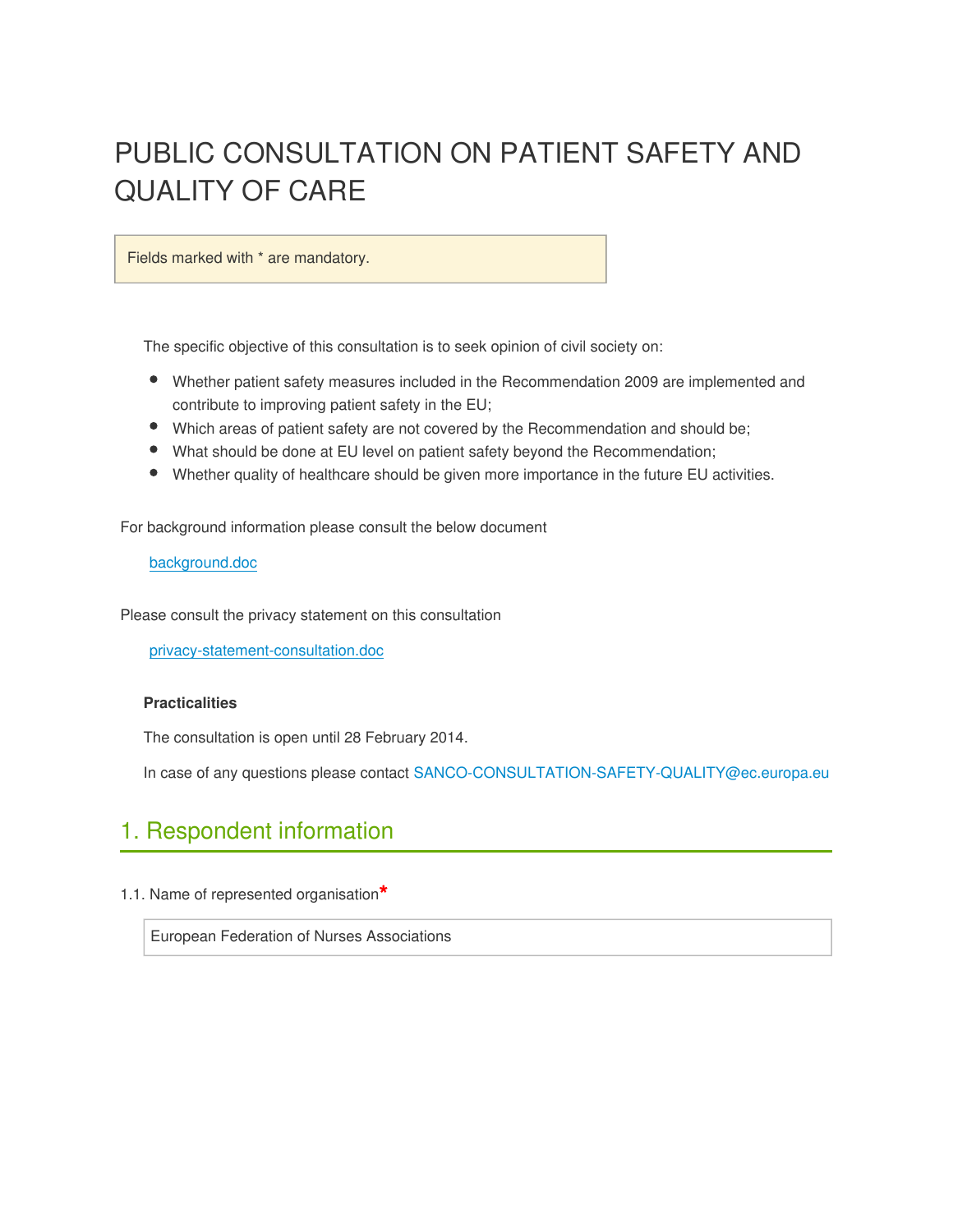## 1.2. Stakeholder group**\***

- $\circledcirc$  Health authority
- **O** Patient or consumer organisation
- $\bullet$  Health professional organisation
- Other NGO
- **O** Hospital
- $\bullet$  Industry
- Academia
- **Individual citizen**
- $\circledcirc$  Other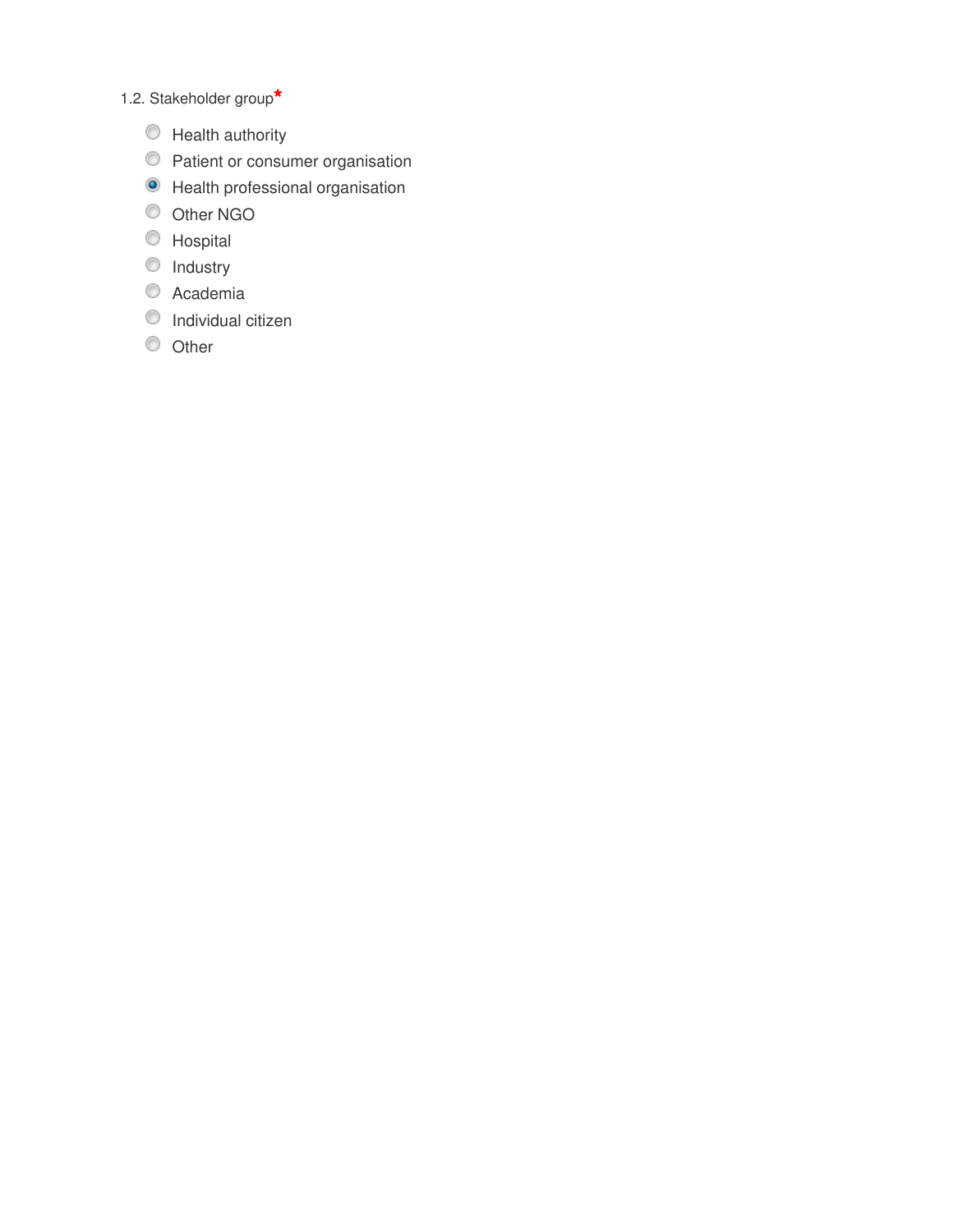### 1.3. Country**\***

- **C** Austria
- **Belgium**
- Bulgaria
- Croatia
- Cyprus
- Czech Republic
- **C** Denmark
- **Estonia**
- **Einland**
- **E**rance
- **C** Germany
- **C** Greece
- **EXT** Hungary
- **O** Ireland
- $\circ$  Italy
- C Latvia
- **C** Lithuania
- $\circledcirc$  Luxembourg
- Malta
- **Netherlands**
- Poland
- Portugal
- Romania
- **Slovakia**
- **Slovenia**
- Spain
- **Sweden**
- United Kingdom
- <sup>O</sup> Other

### 1.3.1. If other, please specify.

Covers 34 countries (28 EU MS + EEA)

### 1.4. Address

Clos du Parnasse 11a B-1050 Brussels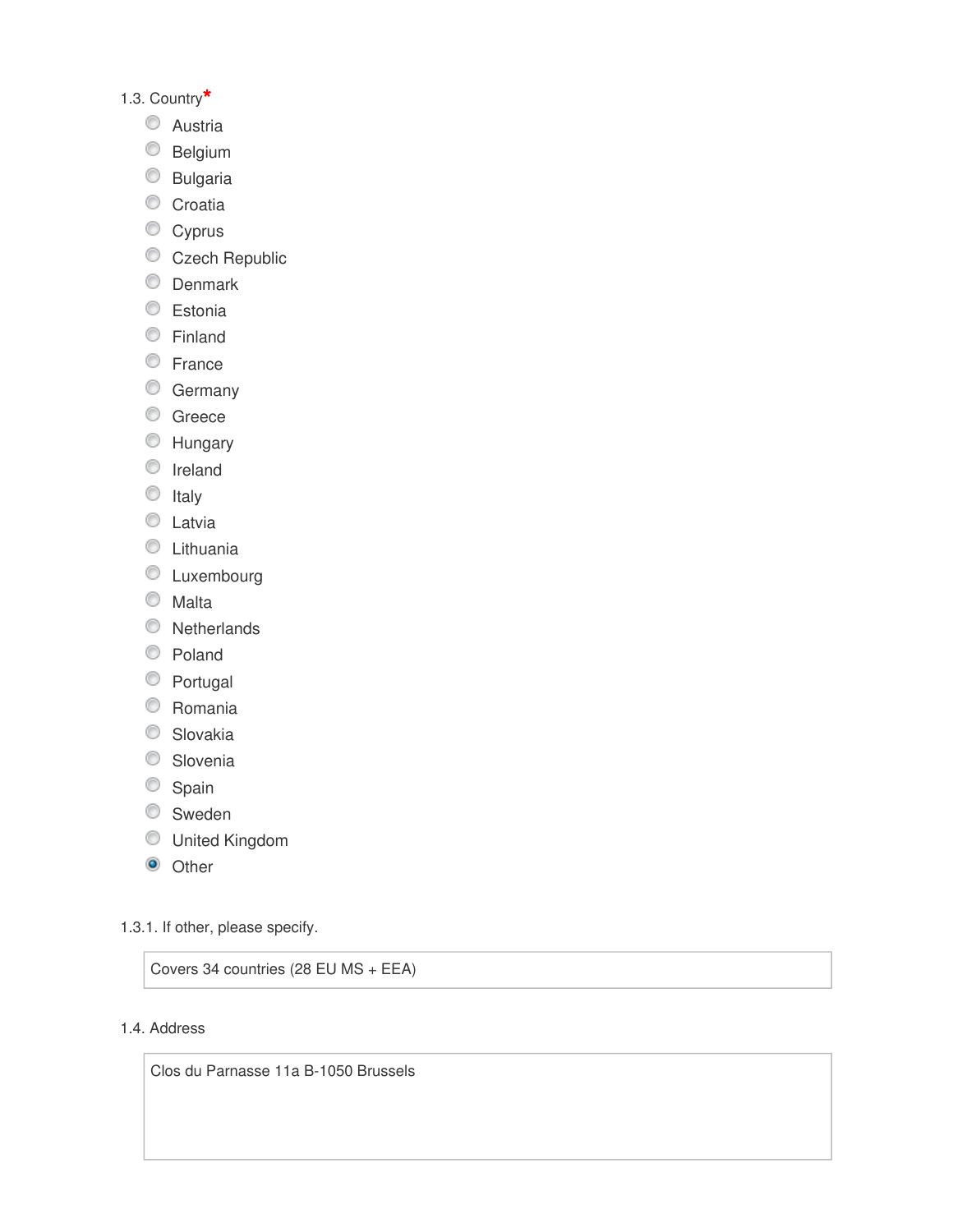#### 1.5. Telephone

+32 2 512 74 19

1.6. Contact Person (name)

Mr Paul De Raeve (EFN Secretary General)

1.7. Your organisation's geographical area of activities**\***

- **O** International
- C National
- **Regional**
- C Local

1.8. How many citizens does your organisation represent?**\***

3 million nurses

# 2. Implementation of the Council Recommendation 2009/C 151/01

The Council Recommendation on patient safety, including the prevention and control of healthcare associated infections (2009/C 151/01) envisaged a number of measures to be implemented by EU Member States to increase patient safety in all types of healthcare settings.

- 2.1. Is patient safety an issue in your country?
	- Yes
	- <sup>O</sup>No
	- <sup>O</sup> I don't know

2.2. To your knowledge, was the Recommendation implemented in your country?

- **Yes**, fully
- **C** Yes, partially implemented
- $\bullet$  No, it has not been implemented
- <sup>O</sup> I don't know

2.3. What are the barriers to implementation of patient safety recommendation?

NOTE: The EFN answer, covering several countries, is not specifying information per country.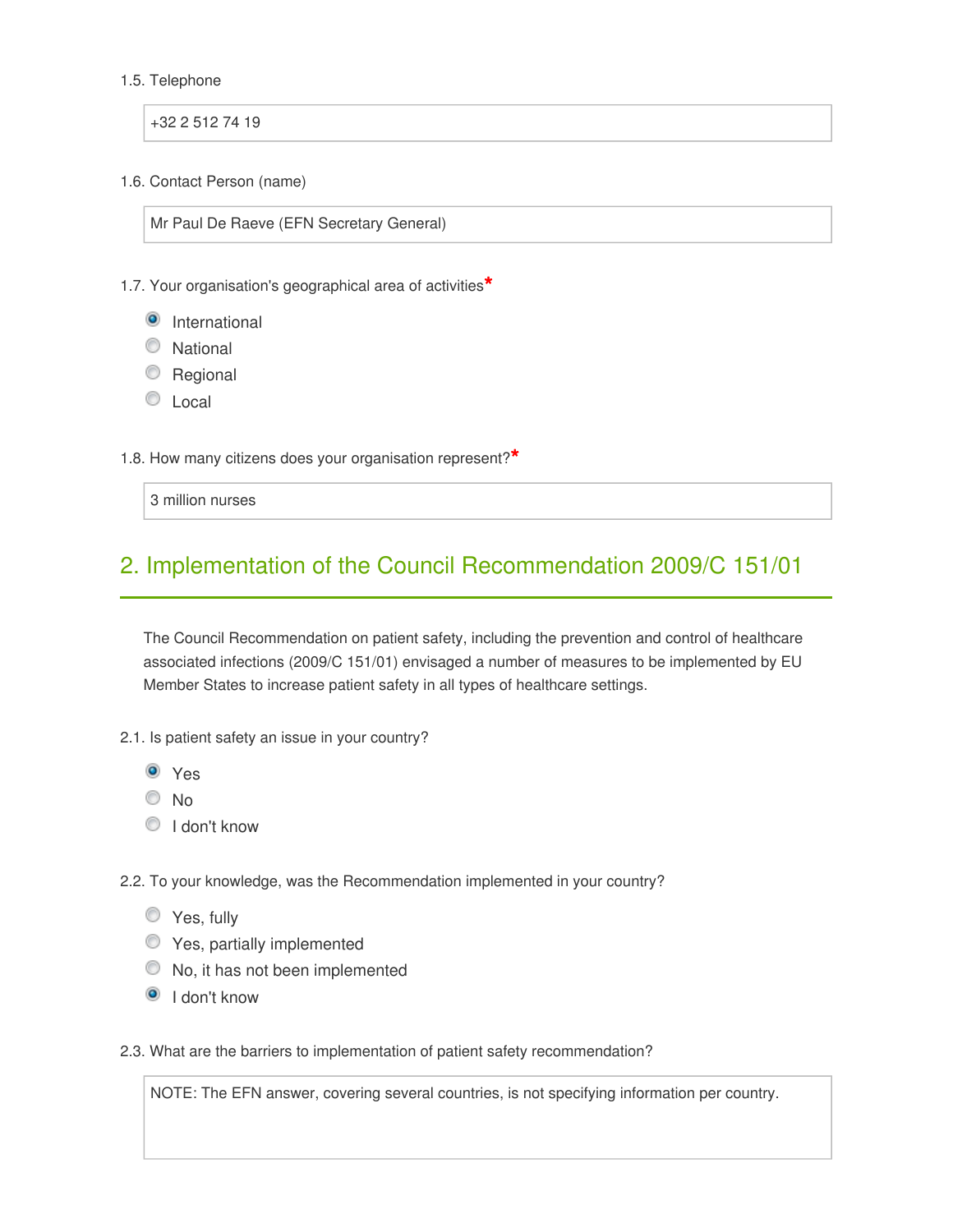### 2.4. Which provisions of the Recommendation are of particular relevance in your country?

|                                                                                                                                                  | Very<br>relevant | Relevant | <b>Not</b><br>particularly<br>relevant | <b>Not</b><br>relevant<br>at all |
|--------------------------------------------------------------------------------------------------------------------------------------------------|------------------|----------|----------------------------------------|----------------------------------|
| Placing patient safety high at public health<br>agenda                                                                                           |                  |          |                                        |                                  |
| <b>Empowering patients</b>                                                                                                                       |                  |          |                                        |                                  |
| Creating patient safety culture among health<br>professionals (education and training,<br>blame-free reporting systems, learning from<br>errors) |                  |          |                                        |                                  |
| Learning from experience of other countries                                                                                                      |                  |          |                                        |                                  |
| Developing research on patient safety                                                                                                            |                  |          |                                        |                                  |

Please refer to the recommendation on patient safety http://ec.europa.eu/health/patient\_safety/docs/council\_2009\_en.pdf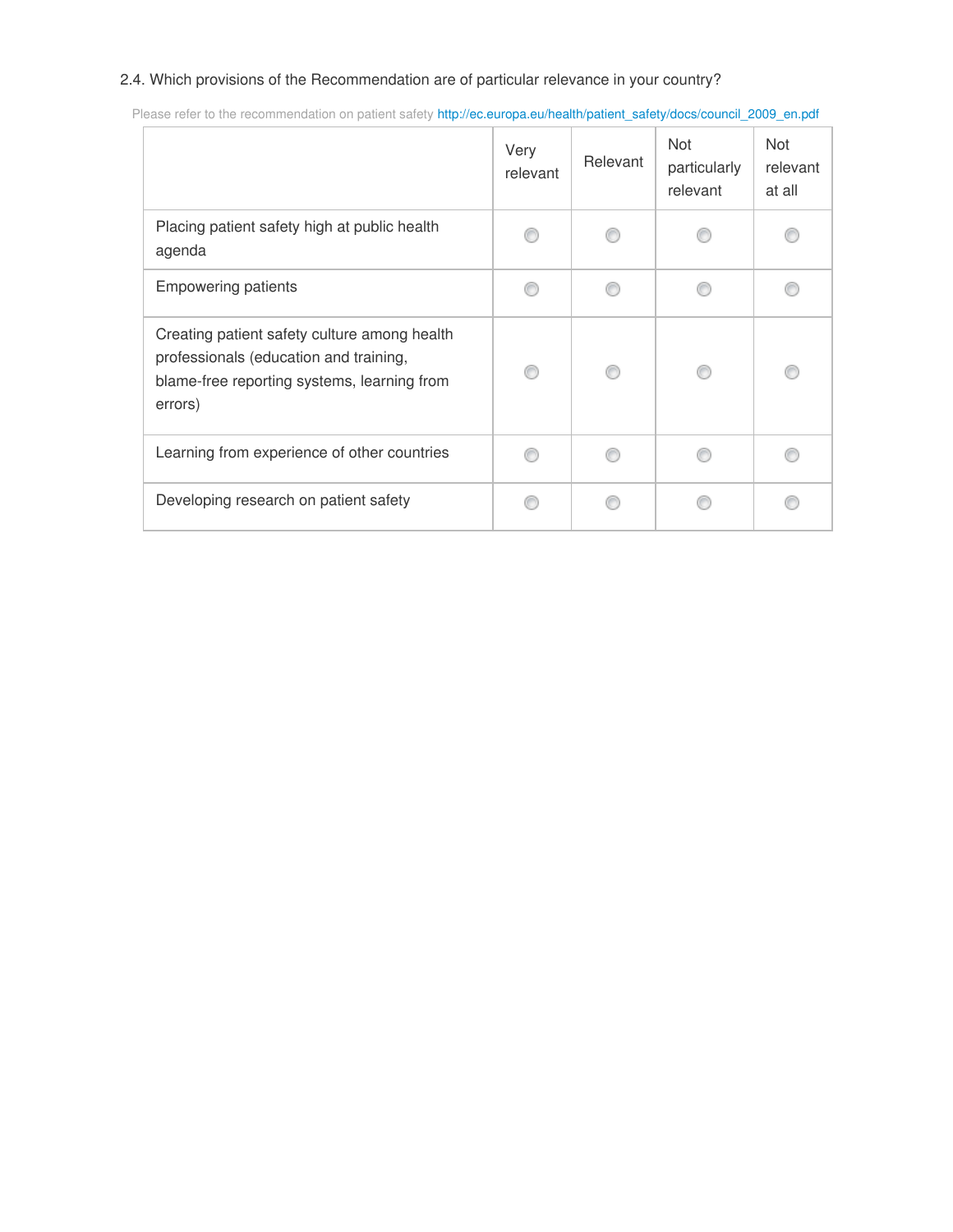2.5. Which areas of patient safety, not covered by the Recommendation, are important for increasing safety of patients in the EU?

The Council Recommendations cover already key pillars as the development of national strategies, the creation of multidisciplinary teams, promotion of education on patient safety for health professionals, patient empowerment, and establishment of effective reporting and surveillance systems. These topic are enough as it is crucially now to have evidence, from different stakeholders, on the state of implementation in all EU Member States. Education and reporting systems are key to implement with high importance. Thus, more focus need to be directed towards facilitating implementation and towards influencing those factors that are preventing a wider implementation. The recommendations have a strong focus on infection control/hospital hygiene but in future we would want to see explicit reference and inclusion of anti-microbial resistance which is likely to place a significant challenge across Europe in future on both what and how care is delivered in hospital and community settings. Whilst the Recommendation is broad in its approach to reflect the focus on systems elements above, it fails to recognise the importance of addressing issues that affect healthcare workers ability to avoid errors in the first instance or report near misses or actual incidents. There is a very real need for the EU and member states to address issues such as the impact of long working shifts, presenteeism and workforce morale on the impact of improving patient safety. Nevertheless, future Recommendations should not be seen in isolation of the health system reform. Adequate ratios, appropriate workforce composition influence the provision of care and enhance or influence negatively the possibilities of safe care. These factors also condition the possibilities for CPD, as there is insufficient staff that has already increased workload due to severe cuts in the healthcare sector, which makes difficult the attendance to CPD courses and which jeopardises the provision of safe care and access to care. Appropriate staffing levels, better management of staff workloads and safety at work should be just as important as hand hygiene and environmental cleanliness and reporting and learning systems for a real implementation of Council Recommendations.

# 3. Future EU action on patient safety and quality of healthcare

The European Commission has supported since 2005 co-operation of EU Member States and stakeholders on patient safety and quality of care, by organising and co-funding different fora of information exchange and practical mutual learning (ex. Working Group of Patient Safety and Quality of Care, EU Network on Patient Safety and Quality of Care, research projects). Some of these activities are time-limited and will end in the next months.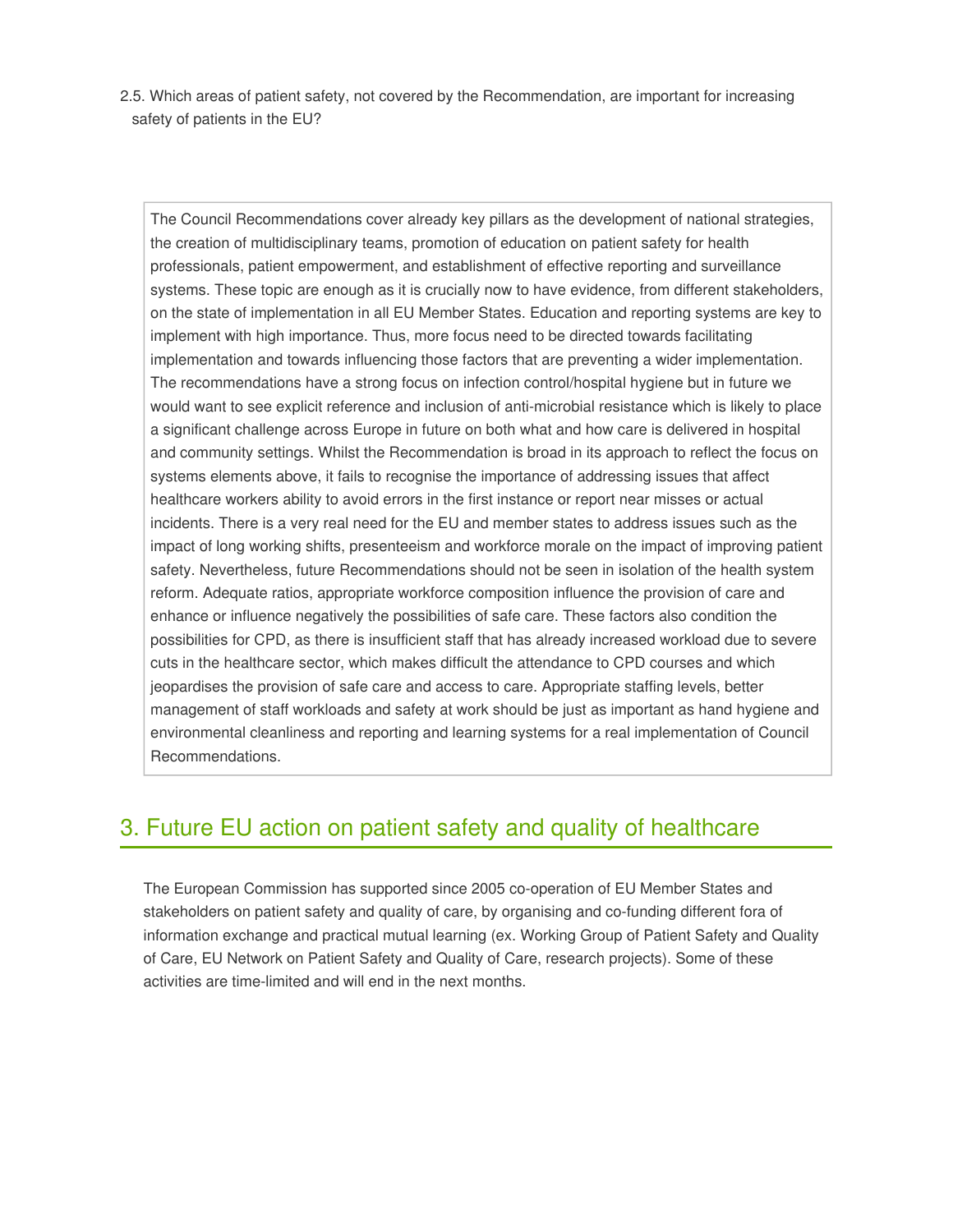3.1. What next should EU do on patient safety and in which specific patient safety areas beyond the existing Recommendation?

The EU should continue fostering cooperation among MS on patient safety and the healthcare associated infections. The Joint Action on Quality of Care and Patient Safety (PaSQ) is a very good example of cooperation on patient safety that is up-scaling good practices on this topic, fostering further implementation in other MS and enhancing awareness of these practices widely. Knowledge transfer is key to success. These activities and cooperation between national governments and EU stakeholders build trust and can lead to a safety culture through clinical and organisational changes. In light of the Patients' Rights in Cross Border healthcare Directive and patients choosing to seek treatment in other EU countries, there will need to be greater availability of data relating to anti-microbial resistance and infection rates in healthcare settings, so that individuals can make better informed decisions. The EU can promote greater transparency. Another important area of action is the acknowledgement of the indirect factors that condition the provision of safe care. Patient care is impacted by the availability of nurses in the clinical environment to provide safe and quality care to patients. Nursing supply and demand issues, such as: inadequate staffing, inappropriate skill mix, an increase in part-time staffing and an aging workforce, full workloads, increasing conflict and stress, all contribute to poor care delivery (Beal et al . 2008, Twigg et al . 2010). Lack of education and development opportunities are factors that affect job satisfaction and intent to stay in nursing and lead to unfulfilled career prospects and professional expectations (Covell 2009, Drey et al. 2009, Willis Commission 2012, p.37). The intersection between supply and demand and lack of ongoing professional development can affect the competencies of nurses who are responsible for the delivery of patient care (Article 31, Directive 2013/55/EC). Although there is a Joint Action on EU Workforce for Health, there is no explicit connection with Quality and Safety. Inappropriate nurses ratios influences in patient safety. Without adequate backfill those nurses in practice face an increased workload and responsibility for patient care and safety (King & McInerney 2006). Appropriate nursing workforce skills composition (healthcare assistants, registered nurses, specialist nurses and advanced nurse practitioners) is essential to cope adequately with the increasing needs in healthcare.

- 3.2. Do you think there is an added value in enlarging EU work from patient safety only to wider quality of care?
	- Yes
	- © No
	- $\bullet$  No opinion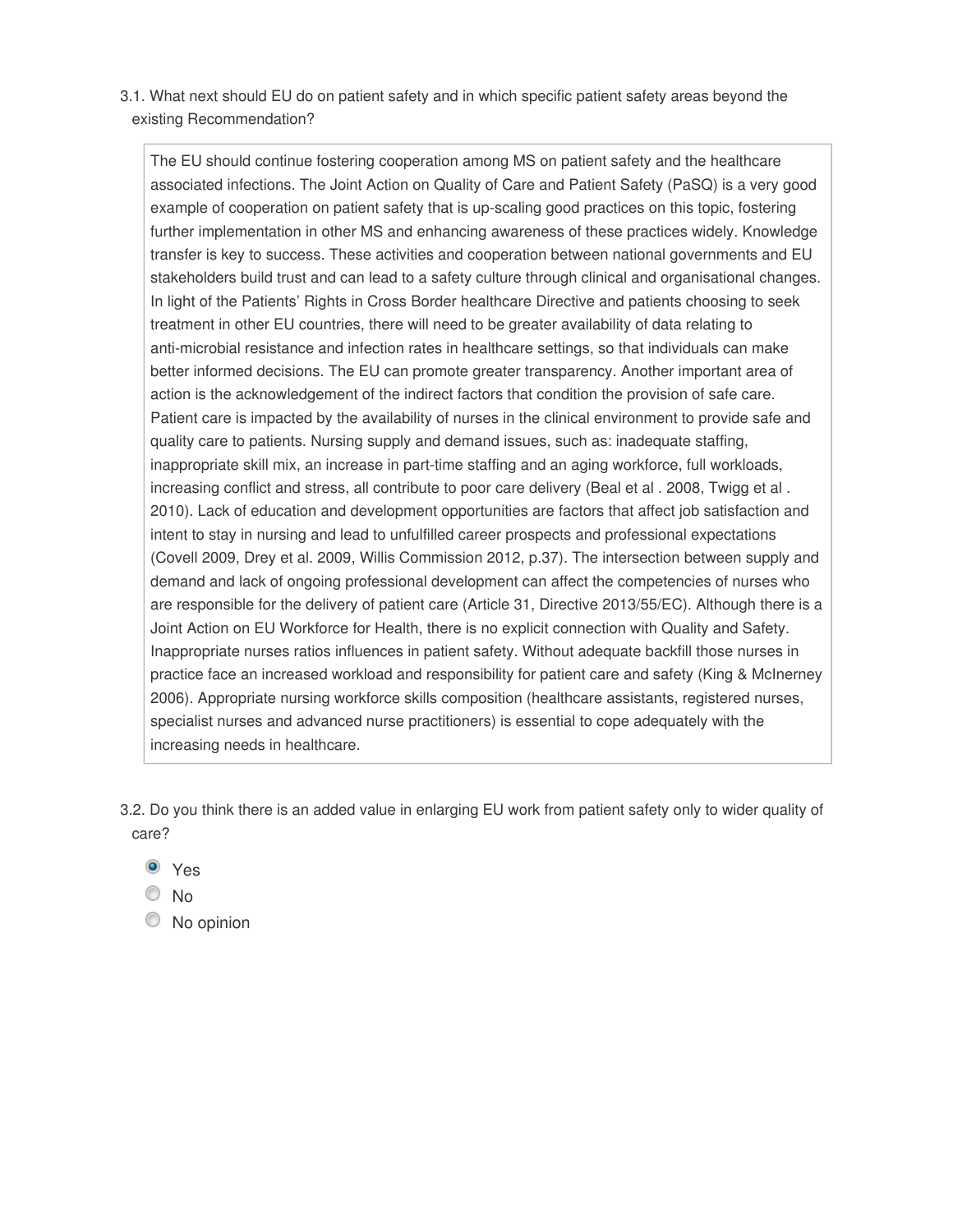#### 3.2.1. If yes, please specify.

While healthcare remains within the prerogatives of Member States, an EU convergence of strategies on health care quality and patient safety is needed. In order to promote quality and safety improvements in all settings of care, the EFN argues for the following initiatives: - The European Commission taking an active role in agreeing with Member States on key principles for providing safe quality care by bringing the right stakeholders around the table and using the social cohesion funds to implement change at local/regional level; For example, these principles could include such aspects as how patients will be treated (with dignity, respect etc.), the premises and equipment used (safe, clean, fit for purpose), and staffing (suitably qualified, skilled, experienced staff). - The European Commission taking an active role in promoting educational standards on patient safety by bringing the right stakeholders around the table and using the social cohesion funds to implement change at local/regional level; - The European Commission taking an active role in building the sustainability of the Joint Action on Quality and Safety. Knowledge transfer (site visits is one aspect) through a European Innovative Partnership, led by several European Commission Direction Generals and Member States, need to put quality and safety higher on the political agenda; - The European Commission measuring progress on implementation of Council Recommendations. Within the spirit of the EU Directive on Patients' rights in Cross Border healthcare, synergies need to emerge between Member States on quality and safety standards to reduce inequalities and increase accessibility to high quality and safe care. In addition to that, there is need for: - Systematic collection of data and communication of research findings. The European Nursing Research Foundation can play a crucial role in disseminating research findings; - An encouraged open learning culture where immediate reporting of mistakes and incidents are widely communicated without fear of 'name and shame'; - Governments, health organisations and senior managers taking responsibility for developing a safety culture. - Giving ownership/responsibility to patients; - Legal separation between sanctions and learning, promoting education activities on patient safety that do not relate to sanctions and that professionals are allowed to learned out of their mistakes; - The promotion of patient safety at all stages of continuous quality improvement and in every aspect of the care of patients; - Modules in patient safety are a core part of health care worker education; - Co-operation and co-ordination of strategies, research, knowledge and practice with and between other health care organisations; and, - Involving decision-makers, staff, patients and patients' relatives in the work on patient safety.